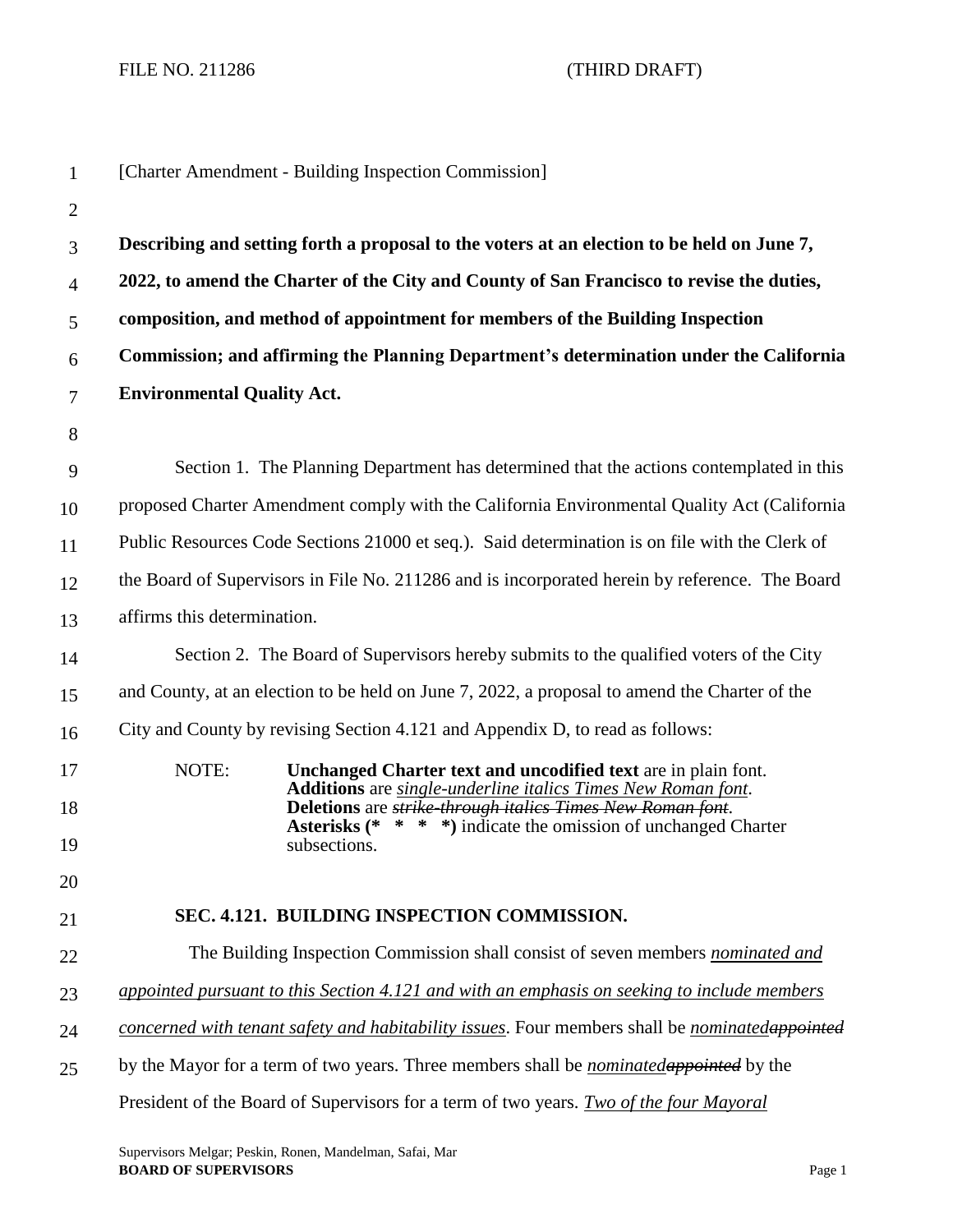| $\mathbf{1}$   | appointments shall each have one or more of the following qualifications: be an active, formerly  |
|----------------|---------------------------------------------------------------------------------------------------|
| $\overline{2}$ | active, or retired structural engineer, architect, or residential builder. One of the three Board |
| 3              | President appointments shall have one or more of the following qualifications: be a residential   |
| $\overline{4}$ | tenant or work or have worked for a non-profit housing organization.                              |
| 5              | <b>Each nomination of the Mayor and the President of the Board of Supervisors is subject to</b>   |
| 6              | approval by the Board of Supervisors, and shall be the subject of a public hearing and vote       |
| 7              | within 60 days. If the Board fails to act on the nomination within 60 days of the date the        |
| 8              | nomination is transmitted to the Clerk of the Board of Supervisors, the nominee shall be deemed   |
| 9              | approved. The appointment shall become effective on the date the Board adopts a motion            |
| 10             | approving the nomination or after 60 days of the date the nomination is transmitted to the Clerk  |
| 11             | of the Board of Supervisors. Members may be removed by the appointing officer only pursuant       |
| 12             | to Section 15.105. Vacancies occurring in the offices of appointive members, either during or at  |
| 13             | the expiration of a term, shall be nominated and appointed in accordance with the appointment     |
| 14             | process specified in this paragraphfilled by the appointing officer.                              |
| 15             | The Building Inspection Commission shall have responsibility for oversight of the                 |
| 16             | Department of Building Inspection, which shall have responsibility for the enforcement,           |
| 17             | administration, and interpretation of the San Francisco Housing, Building, Mechanical,            |
| 18             | Electrical, and Plumbing Codes, except where this Charter specifically grants that power to       |
| 19             | another department.                                                                               |
| 20             | The Commission shall oversee the inspection and regulation of additions, alterations,             |
| 21             | and repairs in all buildings and structures covered by the San Francisco Housing, Building,       |
| 22             | Mechanical, Electrical, and Plumbing Codes. However, nothing in this Section 4.121 shall          |
| 23             | diminish or alter the jurisdiction of the Planning Commission or Department over changes of use   |
| 24             | or occupancy under the Planning Code. The Commission shall ensure the provision of minimum        |
| 25             | standards to safeguard life or limb, health, property, and the public welfare by regulating and   |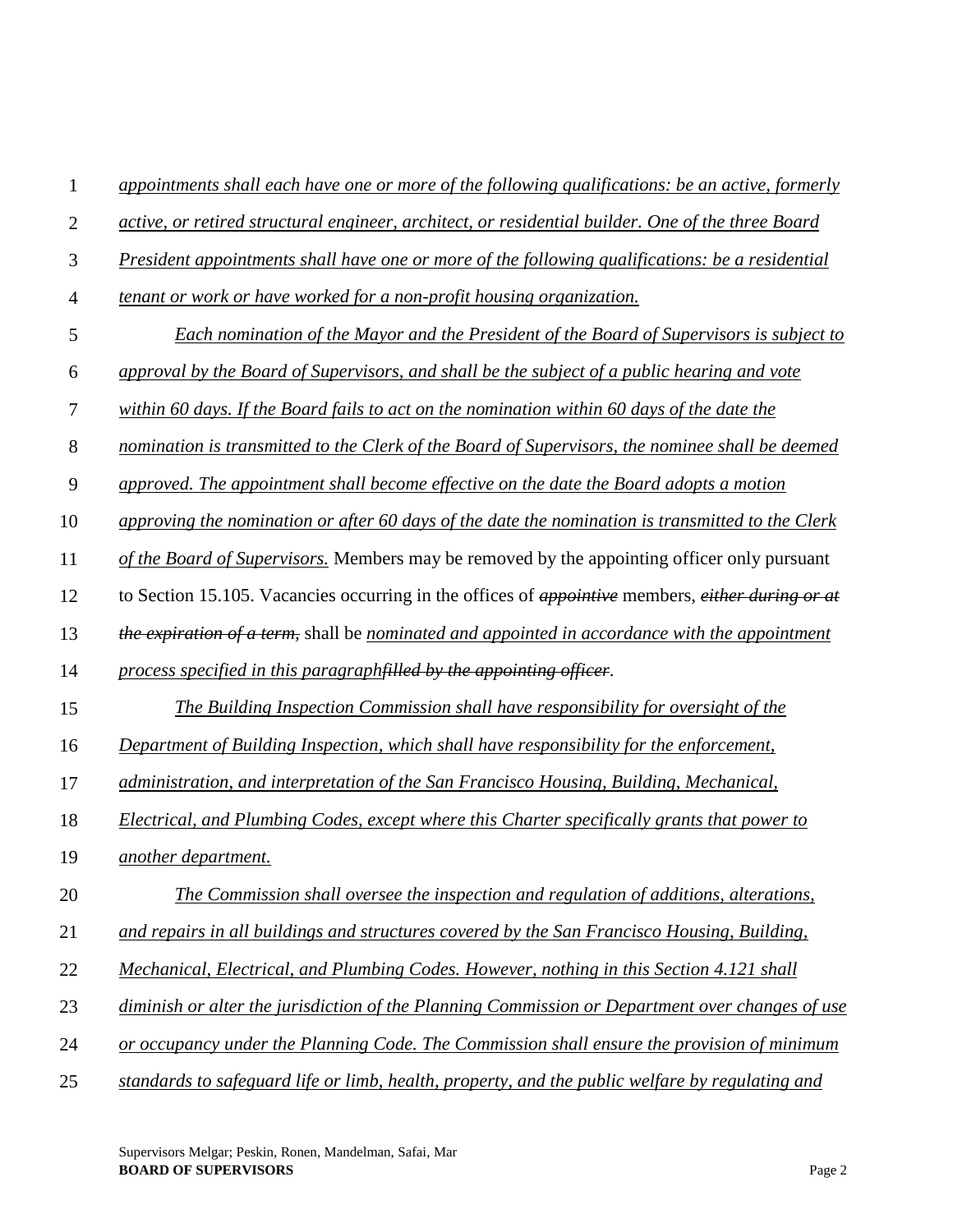| $\mathbf{1}$   | controlling the safe use of such buildings and structures. The Commission shall ensure the        |
|----------------|---------------------------------------------------------------------------------------------------|
| $\overline{2}$ | vigorous enforcement of City laws mandating the provision of heat and hot water to residential    |
| 3              | tenants. The Commission shall also ensure the enforcement of local, state, and federal disability |
| $\overline{4}$ | access laws. The Commission shall exercise all the powers and duties of boards and                |
| 5              | commissions set forth in Sections 4.102, 4.103, and 4.104, and may take other actions as          |
| 6              | prescribed by ordinance. The members of the Commission shall serve without compensation.          |
| 7              | The Commission shall adopt rules and regulations consistent with fulfilling its                   |
| 8              | responsibilities under this Charter. The Commission shall also adopt rules and regulations        |
| 9              | governing Commission meetings and also adopt requirements for notification and mailing for        |
| 10             | Commission business. The Commission shall hold public hearings on all proposed amendments         |
| 11             | to the San Francisco Building Code, Electrical Code, Housing Code, Plumbing Code, and             |
| 12             | Mechanical Code.                                                                                  |
| 13             | The Commission shall constitute the Abatement Appeals Board, and shall assume all                 |
| 14             | powers granted to this entity under this Charter and the San Francisco Building Code. The         |
| 15             | Commission shall appoint and may remove at its pleasure members of the Board of Examiners,        |
| 16             | Access Appeals Commission, and Code Advisory Committee, all of which shall have the powers        |
| 17             | and duties to the extent set forth in the San Francisco Building Code.                            |
| 18             | The Commission may reverse, affirm, or modify determinations made by the Department               |
| 19             | of Building Inspection on all permits required for a final certificate of completion. The         |
| 20             | Commission's jurisdiction under this paragraph, however, shall not extend to permits appealable   |
| 21             | to the Planning Commission or Board of Appeals. Appeals of decisions within the Commission's      |
| 22             | jurisdiction must be filed with the Commission within fifteen days of the challenged              |
| 23             | determination. The Commission's action shall be final.                                            |
| 24             | The four Mayoral appointments shall consist of a structural engineer, a licensed                  |
| 25             | architect, a residential builder, and a representative of a community-based non-profit housing    |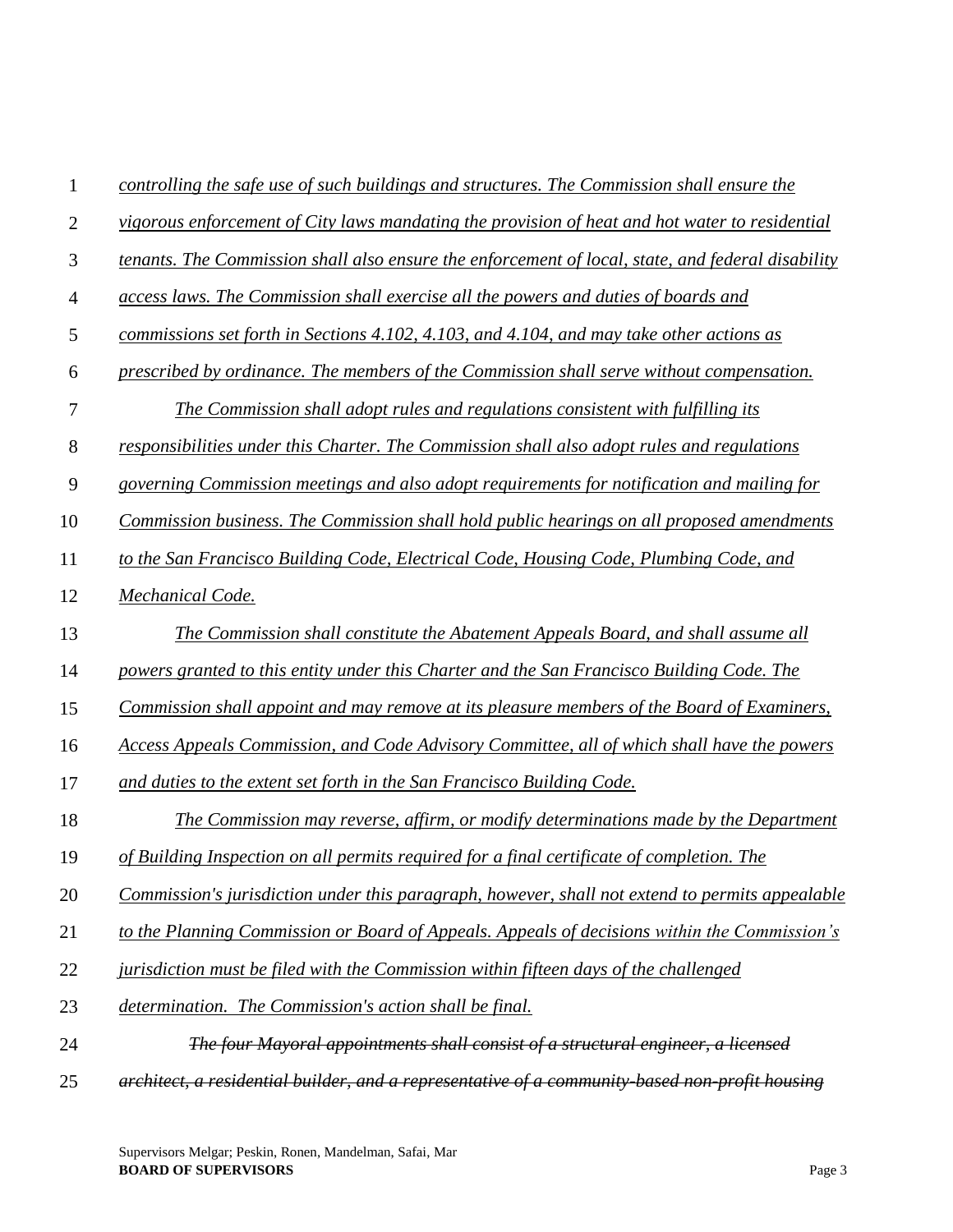| 1              | development corporation. The three Supervisorial appointments shall consist of a residential         |
|----------------|------------------------------------------------------------------------------------------------------|
| $\overline{2}$ | tenant, a residential landlord, and a member of the general public.                                  |
| 3              | Notwithstanding any other provision of the Charter, the Commission shall have the                    |
| 4              | power to appoint and remove a department head.                                                       |
| 5              | <b>APPENDIX D:</b>                                                                                   |
| 6              | <b>BUILDING INSPECTION PROVISIONS</b>                                                                |
| 7              | <b>D3.750 ESTABLISHMENT</b>                                                                          |
| 8              | - Recognizing that the provision of safe and sanitary buildings is essential to the welfare          |
| 9              | of the inhabitants of the City and County of San Francisco, there is hereby established a            |
| 10             | Department of Building Inspection which shall consist of a Building Inspection Commission, a         |
| 11             | Director of Building Inspection, and such employees as may be necessary to carry out the             |
| 12             | functions and duties of said department. The commission shall organize, reorganize, and manage       |
| 13             | the department. When the commission assumes management of the department, the Bureau of              |
| 14             | Building Inspection shall cease to exist. Unless modified or repealed by the commission, all         |
| 15             | orders, regulations, rules, and policies of the Bureau of Building Inspection will remain in effect. |
| 16             | Except as limited below, positions in the Bureau of Building Inspection of the Department of         |
| 17             | Public Works legally authorized on the date the commission assumes management of the                 |
| 18             | department shall be continued, and incumbents therein legally appointed thereto shall be             |
| 19             | continued as officers and employees of the department under the conditions governing their           |
| 20             | respective appointments.                                                                             |
| 21             | D3.750-1. COMMISSION; COMPOSITION.                                                                   |
| 22             | The Department of Building Inspection shall be under the management of a Building                    |
| 23             | Inspection Commission consisting of seven members. Four members shall be appointed by the            |
| 24             | mayor for a term of two years; provided that the respective terms of office of those first           |
| 25             | appointed shall be as follows: two for one year, and two for two years from the effective date of    |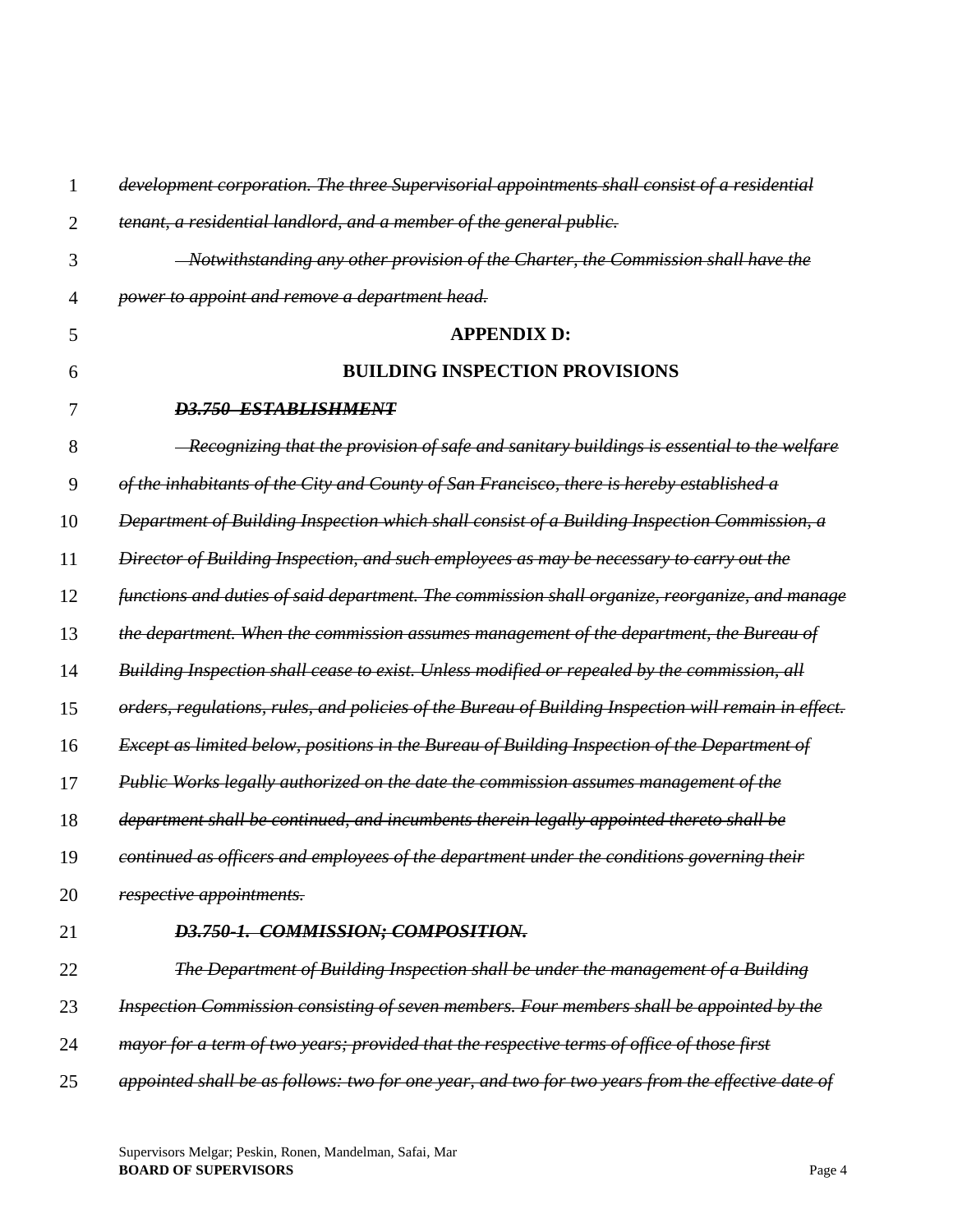1 2 3 4 5 6 7 8 9 10 11 12 13 14 15 16 17 18 19 20 21 22 23 24 *this section. Three members shall be appointed by the President of the Board of Supervisors for a term of two years; provided that the respective terms of office of those first appointed shall be as follows: three for one year from the effective date of this section. The initial appointments shall be made no later than fifteen days after the effective date of this section, and the commission's management shall begin no later than forty-five days after the effective date of this section. Vacancies occurring in the offices of appointive members, either during or at expiration of term, shall be filled by the electoral office that made the appointment. The four mayoral appointments shall be comprised of a structural engineer, a licensed architect, a residential builder, and a representative of a community- based non-profit housing development corporation. The three Supervisorial appointments shall be comprised of a residential tenant, a residential landlord, and a member of the general public. The members of the commission shall serve without compensation. Pursuant to Government Code Section 87103, individuals appointed to the commission under this section are intended to represent and further the interest of the particular industries, trades, or professions specified herein. Accordingly, it is found that for purposes of persons who hold such office, the specified industries, trades, or professions are tantamount to and constitute the public generally within the meaning of Government Code Section 87103. D3.750 AMENDMENT OF CHARTER PROVISIONS; TRANSITION The amendments of Section 4.121 and of provisions of this Appendix D, adopted at the June 7, 2022 election, shall become operative on July 1, 2023; provided, however, that the new process for nominating and confirming members to the Building Inspection Commission, along with the change in qualifications for members accompanying that new process, as specified in Section 4.121 as amended, shall commence sufficiently in advance of July 1, 2023 such that members may be appointed under the new process and be prepared to assume office on that* 

25 *date.*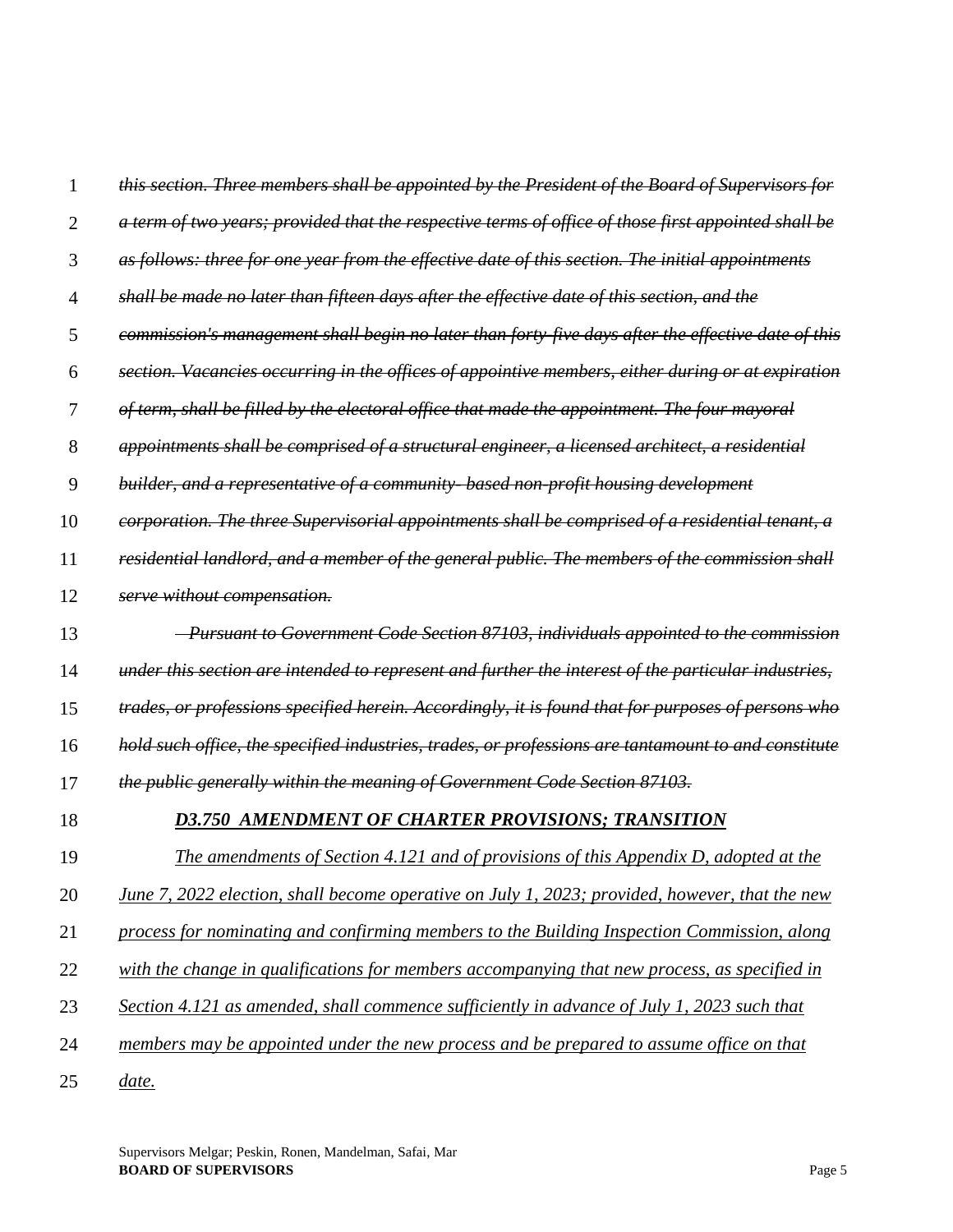# 1

# *D3.750-1 TERMS OF OFFICE OF BUILDING INSPECTION COMMISSION*

| $\mathfrak{2}$ | The terms of office of all members of the Commission who hold office as of July 1, 2023           |
|----------------|---------------------------------------------------------------------------------------------------|
| 3              | shall expire at noon on that date, at which time the terms of office for members of the           |
| $\overline{4}$ | Commission appointed pursuant to the new process for nominating and confirming members as         |
| 5              | referenced in Section D3.750 shall commence. In order to stagger the terms, three members         |
| 6              | (appointees to Seats 3 and 4, as designated by the Mayor when nominated; and the appointee to     |
| $\tau$         | Seat 7, as designated by the President of the Board of Supervisors when nominated) shall          |
| 8              | initially serve one-year terms, and four members (appointees to Seats 1 and 2, as designated by   |
| 9              | the Mayor when nominated; and appointees to Seats 5 and 6, as designated by the President of      |
| 10             | the Board of Supervisors when nominated) shall initially serve two-year terms. All subsequent     |
| 11             | terms of office for all members of the Commission shall be two years.                             |
| 12             | D3.750-2 DIRECTOR OF BUILDING INSPECTION; OTHER EXECUTIVES                                        |
| 13             | The Director of Building Inspection shall be the department head and appointing officer           |
| 14             | of the Department of Building Inspection and shall be qualified by either technical training or   |
| 15             | administrative experience in the enforcement of building and other construction codes. The        |
| 16             | Director shall serve as the building official of the City and County-and, upon his or her         |
| 17             | appointment, shall assume all of the powers and duties of the Director of Public Works with       |
| 18             | respect to the administration and enforcement of the building code and other construction codes.  |
| 19             | The Director shall have all the powers provided for department heads as set forth in Section      |
| 20             | 3.501 of this Charter. The Director shall be appointed by the commission and hold office at its   |
| 21             | pleasure; the person who has civil service status in the position of Superintendent of the Bureau |
| 22             | of Building Inspection on the date the commission assumes management of the department shall      |
| 23             | serve as interim Director pending the appointment of a Director by the commission. Subject to     |
| 24             | the approval of the commission, and the budgetary and fiscal provisions of this Charter, the      |
| 25             | Director shall have the power to appoint and remove, at his or her pleasure, up to one deputy     |
|                |                                                                                                   |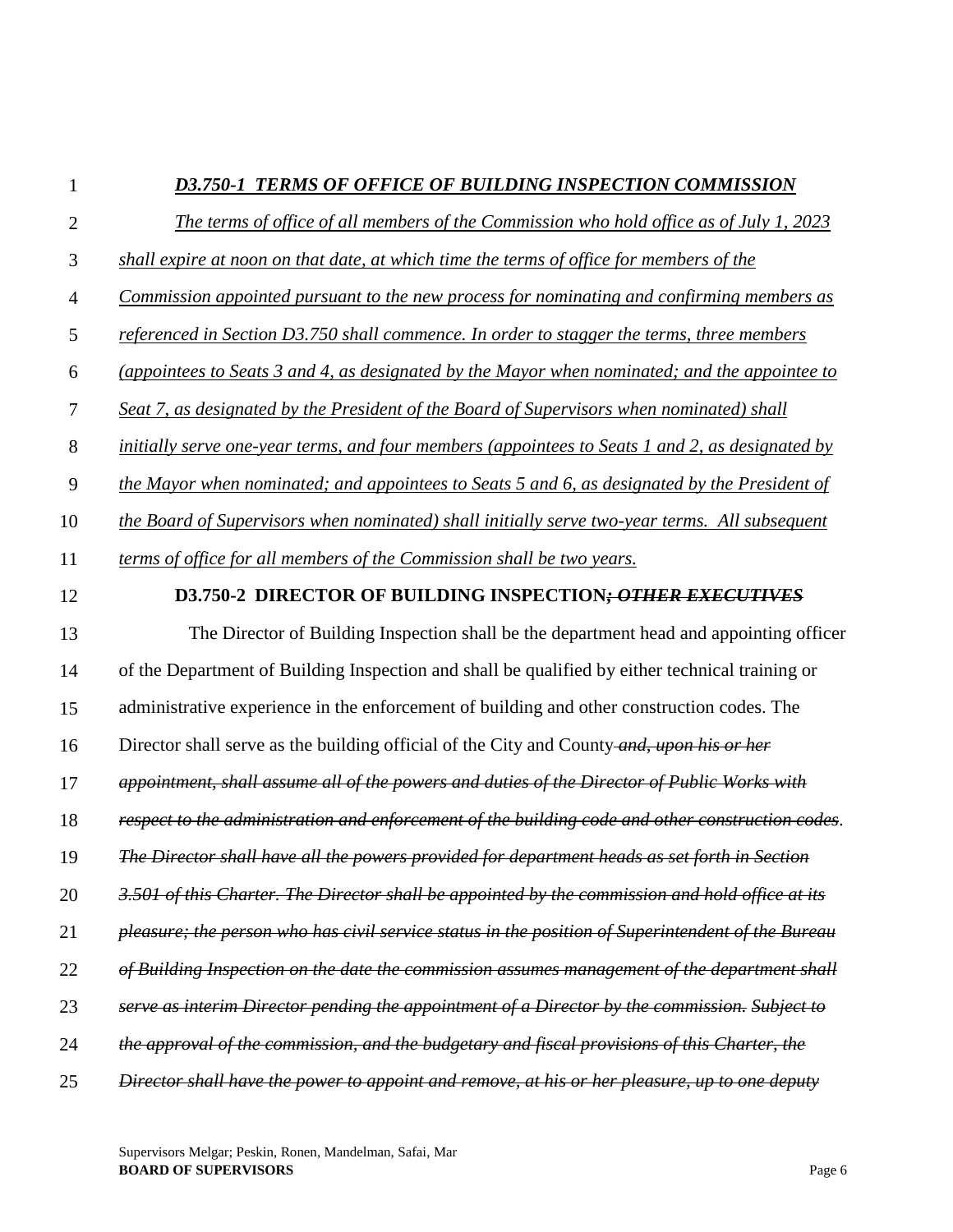### 1 *superintendent and no more than two assistant superintendents, all of whom shall be exempt*

#### 2 *from the civil service provisions of this Charter*.

- 3 4 5 6 The Director shall not serve as an officer or member of any standing or ad hoc committee of any building industry or code development or enforcement organization or public agency other than the City and County of San Francisco without the prior approval of the *Cc*ommission.
- 7

### *D3.750-3 SECRETARY OF COMMISSION; CONSULTANTS*

8  *The Building Inspection Commission may appoint a secretary, which appointment shall* 

9 *not be subject to the civil service provisions of this Charter. Subject to the provisions of Section* 

10 *6.302, 6.312 and 6.313 of this Charter, the commission may also contract with engineers or* 

11 *other consultants for such services as it may require.* 

12

### *D3.750-4 POWERS AND DUTIES*

13 *The Building Inspection Commission shall organize, reorganize, and manage the* 

14 *Department of Building Inspection which shall have responsibility for the enforcement,* 

15 *administration, and interpretation of the City's Housing, Building, Mechanical, Electrical, and* 

16 *Plumbing Codes, except where this Charter specifically grants that power to another* 

- 17 *department. The Central Permit Bureau, formerly within the Bureau of Building Inspection, shall*
- 18 *also be managed by the commission.*

#### 19  *The commission shall inspect and regulate additions, alterations, and repairs in all*

- 20 *buildings and structures covered by the San Francisco Housing, Building, Mechanical,*
- 21 *Electrical, and Plumbing Codes. Nothing in this chapter shall diminish or alter the jurisdiction*
- 22 *of the Planning Department over changes of use or occupancy under the Planning Code. The*
- 23 *commission shall ensure the provision of minimum standards to safeguard life or limb, health,*

24 *property, and the public welfare by regulating and controlling the safe use of such buildings and* 

25 *structures. The commission shall ensure the vigorous enforcement of City laws mandating the*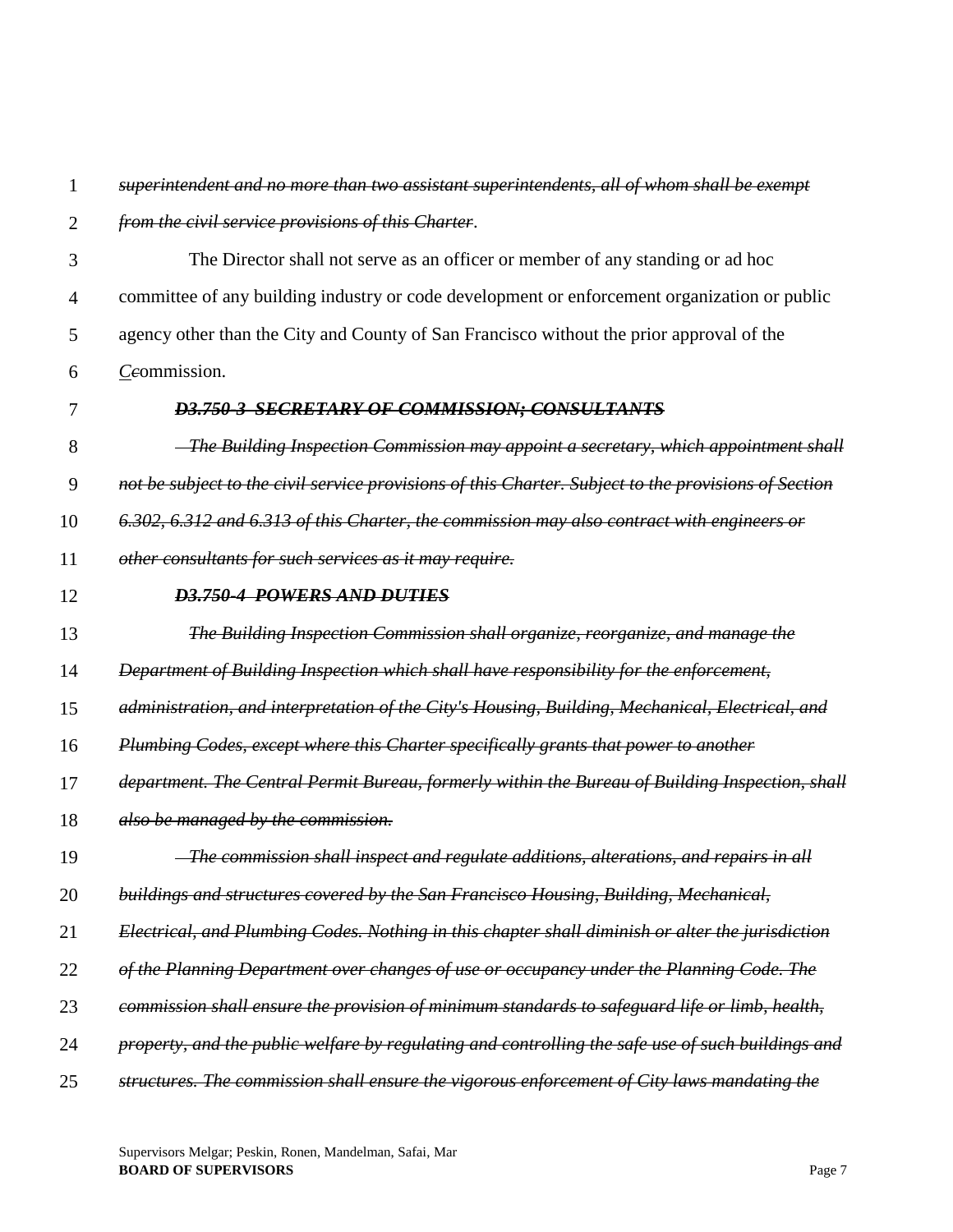| 1              | provision of heat and hot water to residential tenants. The commission shall also ensure the       |
|----------------|----------------------------------------------------------------------------------------------------|
| $\overline{2}$ | enforcement of local, state, and federal disability access laws. The commission shall be a policy- |
| 3              | making and supervisory body with all the powers provided for in Section 3.500 of this Charter.     |
| 4              | <del>The commission shall constitute the Abatement Appeals Board, and shall assume all</del>       |
| 5              | powers granted to this entity under this Charter and the San Francisco Building Code. The          |
| 6              | commission shall appoint and may remove at its pleasure members of the Board of Examiners,         |
| 7              | Access Appeals Board, and Code Advisory Committee, all of which shall have the powers and          |
| 8              | duties to the extent set forth in the San Francisco Building Code.                                 |
| 9              | The commission shall have the power to hold hearings and hear appeals on all                       |
| 10             | decisions made by the Department of Public Works regarding permits under one or more of the        |
| 11             | codes enumerated in this section and on sidewalk or encroachment permits. The commission may       |
| 12             | reverse, affirm or modify determinations made by the Department of Public Works, Water             |
| 13             | Department, or Department of Building Inspection on all permits required for a final certificate   |
| 14             | of completion. The commission's jurisdiction under this section, however, shall not extend to      |
| 15             | permits appealable to the Planning Commission or Board of Permit Appeals. Departmental             |
| 16             | decisions on permits subject to commission review shall be made within the time mandates of the    |
| 17             | state Permit Streamlining Act. Appeals of decisions must be filed with the commission within       |
| 18             | fifteen days of the challenged determination. The commission shall act on the appeal within a      |
| 19             | reasonable time. The commission's action shall be final.                                           |
| 20             | D3.750-35 CODE PUBLICATIONACTIONS OF COMMISSION                                                    |
| 21             | The commission shall adopt rules and regulations consistent with fulfilling its                    |
| 22             | responsibilities under this Charter. The commission shall also adopt rules and regulations         |
| 23             | governing commission meetings and also adopt requirements for notification and mailing for         |
| 24             | commission business. The commission shall hold public hearings on all proposed amendments to       |
| 25             |                                                                                                    |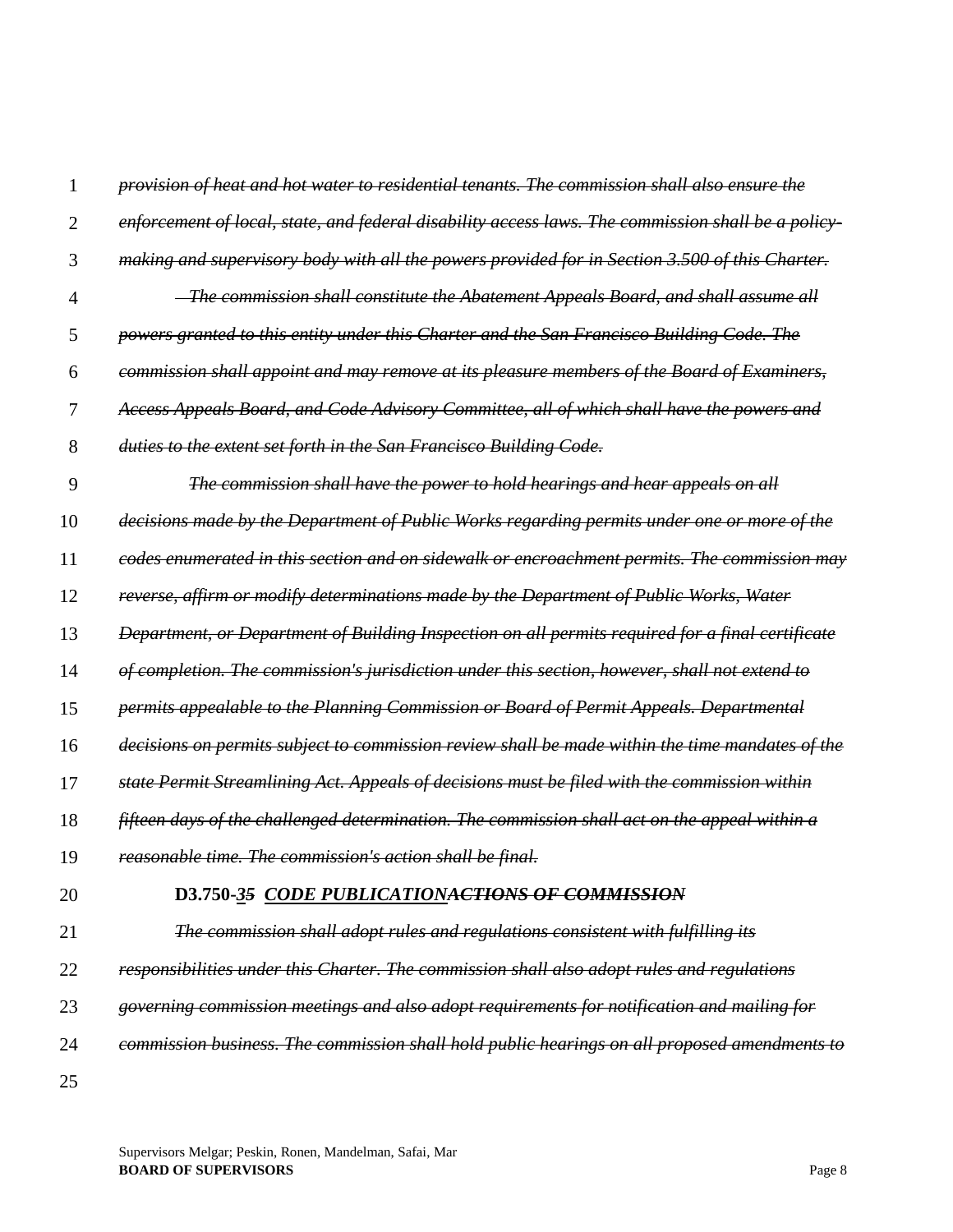### 1 *the San Francisco Building Code, Electrical Code, Housing Code, Plumbing Code, and*

2 *Mechanical Code.*

3 4 5 6 7 The *Building Inspection* Commission shall have the sole authority to contract for the publication of the San Francisco Housing, Building, Mechanical, Electrical, and Plumbing Codes, and any amendments thereto. Other provisions of this Charter and the Administrative Code notwithstanding, the selection of a publisher shall be based on the lowest retail cost to the public of a complete set of these codes.

8

## **D3.750-***46* **APPROVAL OF BUDGETS**

9 *The commission shall initially be funded out of the 1994-95 budget approved for the* 

10 *Bureau of Building Inspection, and subsequent funding shall come from the budget of the* 

- 11 *Department of Building Inspection.*
- 12 13 14 15 16 17 18 19 20 21 The Director *of Building Inspection* shall submit a proposed department budget for each upcoming fiscal year for approval by the *Cc*ommission. The proposed budget shall be compiled in such detail as shall be required on uniform blanks furnished by the controller. The *Building Inspection* Commission must hold at least two public hearings on the respective budget proposal. The final budget for the Department of Building Inspection must be approved by a favorable vote of at least five commissioners. **D3.750-***57* **TECHNICAL BOARDS AND ADVISORY COMMITTEES \* \* \* \* D3.750-***68* **SEVERABILITY \* \* \* \***
- 22

23 24 25 Section 3. Conflicting Ballot Measures. In the event that this measure and another measure relating to the duties, composition, qualifications, and methods of appointment of members of the Building Inspection Commission appear on the same municipal election ballot,